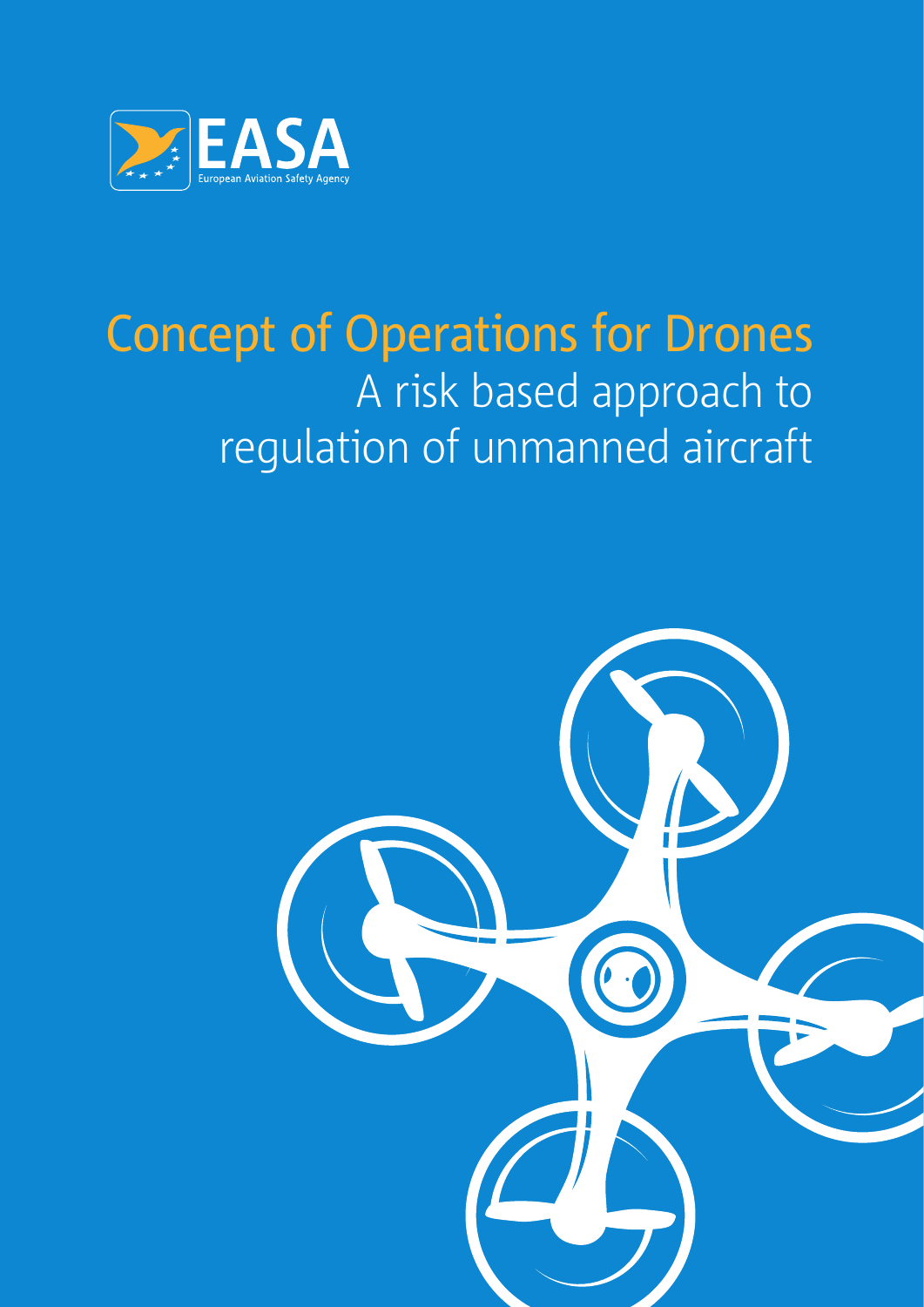### 1.Executive summary

Drones should be integrated into the existing aviation system in a safe and proportionate manner and this integration should foster an innovative and competitive European drone industry, creating jobs and growth, in particular for SMEs. The proposed regulatory framework should set a level of safety and of environmental protection acceptable to the society and offer enough flexibility for the new industry to evolve, innovate and mature. Therefore the exercise is not simply transposing the system put in place for manned aviation but creating one that is proportionate, progressive, risk based and the rules must express objectives that will be complemented by industry standards.

Considering the broad range of operations and types of drones, it is proposed to establish three categories of operations and their associated regulatory regime: Open, Specific and Certified. The Open operation category of drones, should not require an authorisation by an Aviation Authority for the flight but stay within defined boundaries for the operation (e.g. distance from aerodromes, from people, etc). The "specific" operation category will require a risk assessment that will lead to an Operations Authorisation with specific limitations adapted to the operation. The "certified" operations will be required for operations with a higher associated risk or might be requested on a voluntary basis by organisations providing services such as remote piloting or equipment such as "detect and avoid".

Protection of other public interests such as privacy and security entailed by drone operations will need to be addressed at the same time as the safety risk and will be dealt with at National Level. The regulatory framework may envisage provisions to reduce that risks. The developing regulations needs to be complemented by safety promotion actions to support the Member States.

The further development of drones and their integration in non-segregated airspace will pose new challenges and a significant amount of further research needs to be performed. The ATM/ ANS aspect of the concept of operation will need to be further developed. Also the harmonization of regulations and availability of spectrum is fundamental to the success of drones. Finally the development of the drone market and the development of the technologies need to be carefully monitored and the planning adapted.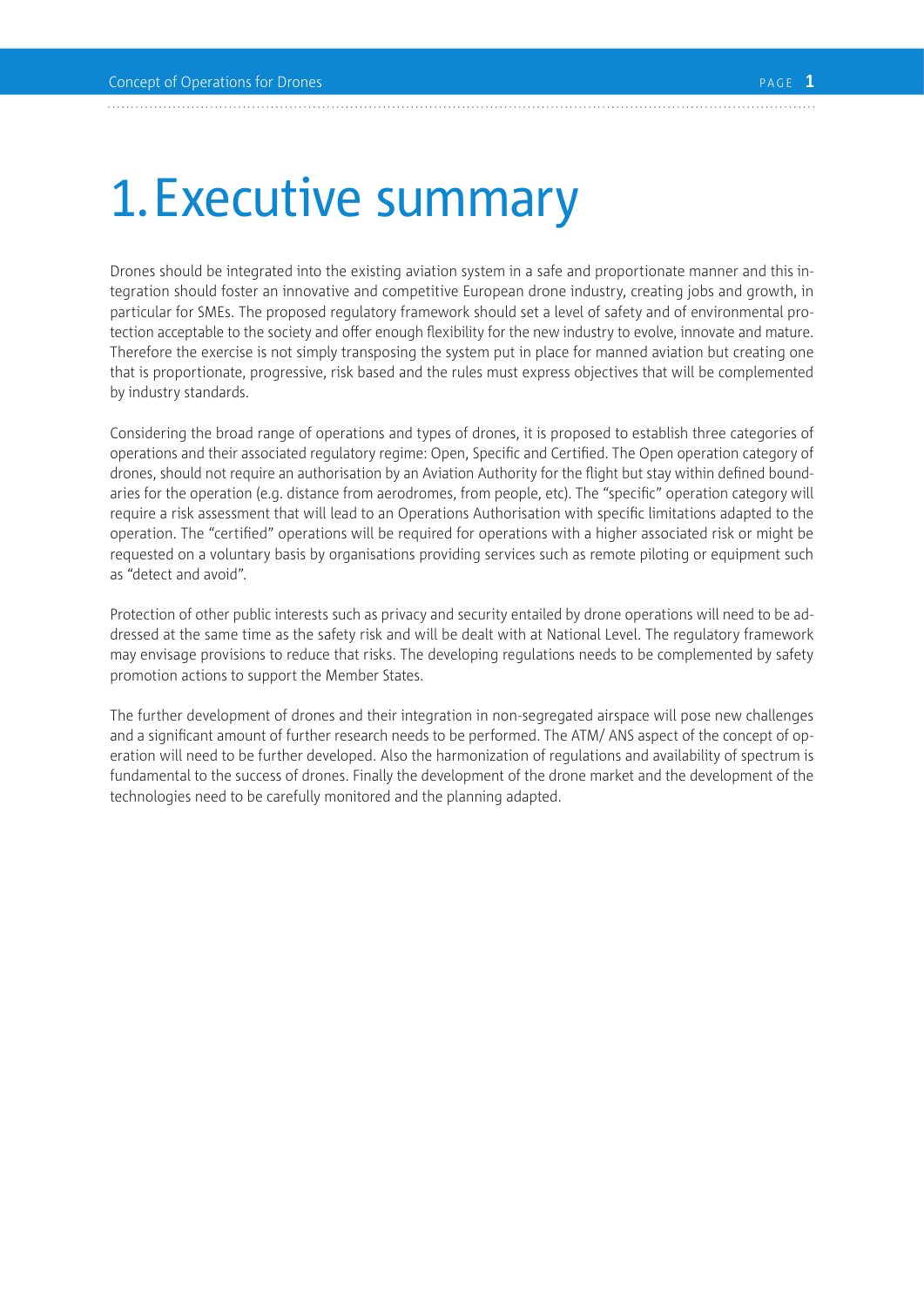## 2.Background

Unmanned aircraft systems (UAS) are an aircraft and its associated elements which are operated with no pilot on board. Remotely piloted aircraft systems (RPAS) are a set of configurable elements consisting of a remotely piloted aircraft, its associated remote pilot station(s), the required command and control links and any other system elements as may be required , at any point during flight operations. RPAS are a sub-set of UAS. These terms that are coming from the ICAO circular 328-AN/190 are replaced in the common language by the word drone and this document will accordingly use drones to speak of UAS and RPAS. A drone operator is a person, organization or enterprise engaged in, or offering to engage in a drone operation. It should be noted that this concept in most of its paragraphs except in the outlook paragraph assumes drones to be remotely piloted and with no people on board.

Drones are not a new phenomenon as they date back to the mid-1800 but their development in the civil market is relatively recent. 2013 has been qualified by some as the year of the drones.

Indeed, the use of drones is developing at a quick pace worldwide and in particular in EASA Countries. The use of drones is extremely varied. Some examples are: precision agriculture, infrastructure inspection, wind energy monitoring, pipeline and power inspection, highway monitoring, natural resources monitoring, environmental compliance, atmospheric research, media and entertainment, sport photos, filming, wildlife protection and research, hunting and anti-hunting monitoring, disaster relief. Experiments to carry small cargo are on-going in Germany and France. Size, configuration and complexity of drones are also extremely varied. They are developed by not only classical aviation companies and but also by non-aviation companies, usually Small and Mediumsized Enterprises (SME).

Some numbers may testify of this development. In EASA countries, there are 2495 operators and 114 RPAS manufacturers of very small to small RPAS with a maximum take-off mass (MTOM) up to 150kg. This compares to 2342 operators in the rest of the world (2000 in Japan only) 1 . Concerning RPAS with a MTOM above 150 kg, 76% of the respondents to a survey conducted by the European Commission last year indicated that they thought a swift development of such drones was likely in the coming years.

<sup>1</sup> Data provided by UVS international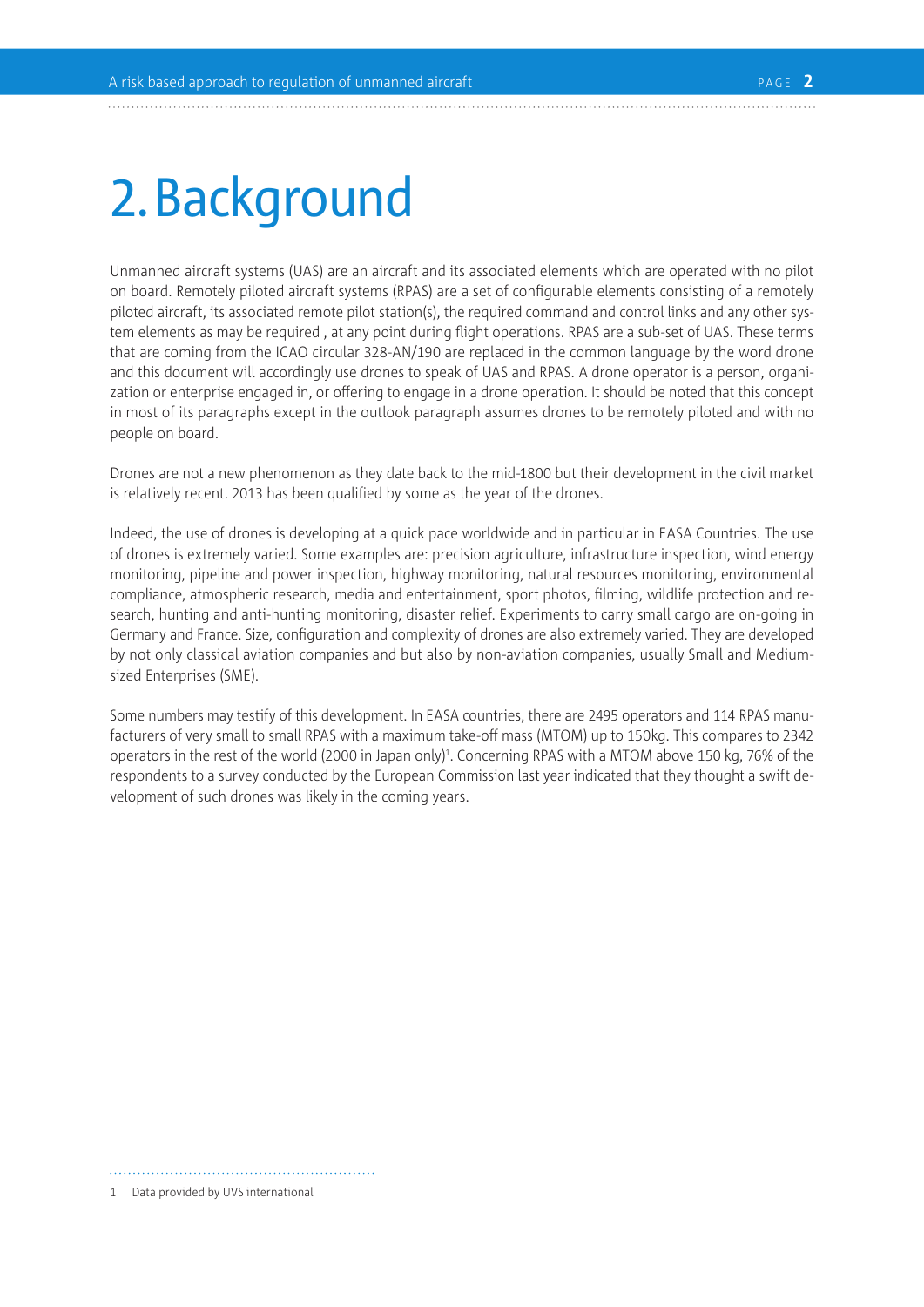# 3.Concept of Operation

The operation of drones should be regulated in a manner proportionate to the risk of the specific operation. Considering the broad range of operations and types of drones, it is proposed to establish 3 categories of operations and their associated regulatory regime: Open, Specific and Certified.

The Open operation category of drones, should not require an authorisation by an Aviation Authority for the flight but stay within defined limitations for the operation (e.g. distance from aerodromes, from people, etc.).

The "specific" operation category will require an Operations Authorisation by an Aviation Authority with specific limitations adapted to the operation.

Certification will be required for operations with a higher associated risk due to the kind of operation or might be requested on a voluntary basis by organisations providing services such as remote piloting or equipment such as detect and avoid...

This concept has been developed to address two main goals:

- a) Integration and acceptance of drones into the existing aviation system in a safe and proportionate manner.
- b) Foster an innovative and competitive European drone industry, creating new employment, in particular for SMEs.

To achieve both goals simultaneously, the regulatory regime needs to set a level of safety and of environmental protection acceptable to the society as well as provide protection of other public interests, such as privacy and security on the one hand, and to offer enough flexibility for the new industry to evolve, innovate and mature on the other hand. The regulatory framework should not simply transpose the system put in place for manned aviation but must therefore be proportionate, progressive, risk based and the rules must express objectives that will be complemented by industry standards. Only this way can we address the challenges posed by the wide variety of drones and their operation and support SMEs to learn and progress from simple operations to higher risk operations as they gain experience allowing them to increase the range of operations and application. The regulatory framework must be an enabler and not an impediment; hence striking the right balance between innovation and the societal concerns about safety, environmental protection, privacy and security. With this approach mentioned above the regulatory framework will render obsolete the limit of 150 kg included in Annex II of the EASA Basic Regulation separating drones regulated nationally and those regulated at European level. Furthermore, this approach will allow to put on equal footing commercial and non-commercial operations (including classical aero models or toys). This concept focuses on safety risks but recognises the importance of risks to privacy and security. These subjects are briefly addressed at the end of the paper.

The safety risks considered must take into account:

- Mid-air collision with manned aircraft,
- Harm to people, and
- Damage to property in particular critical and sensitive infrastructure.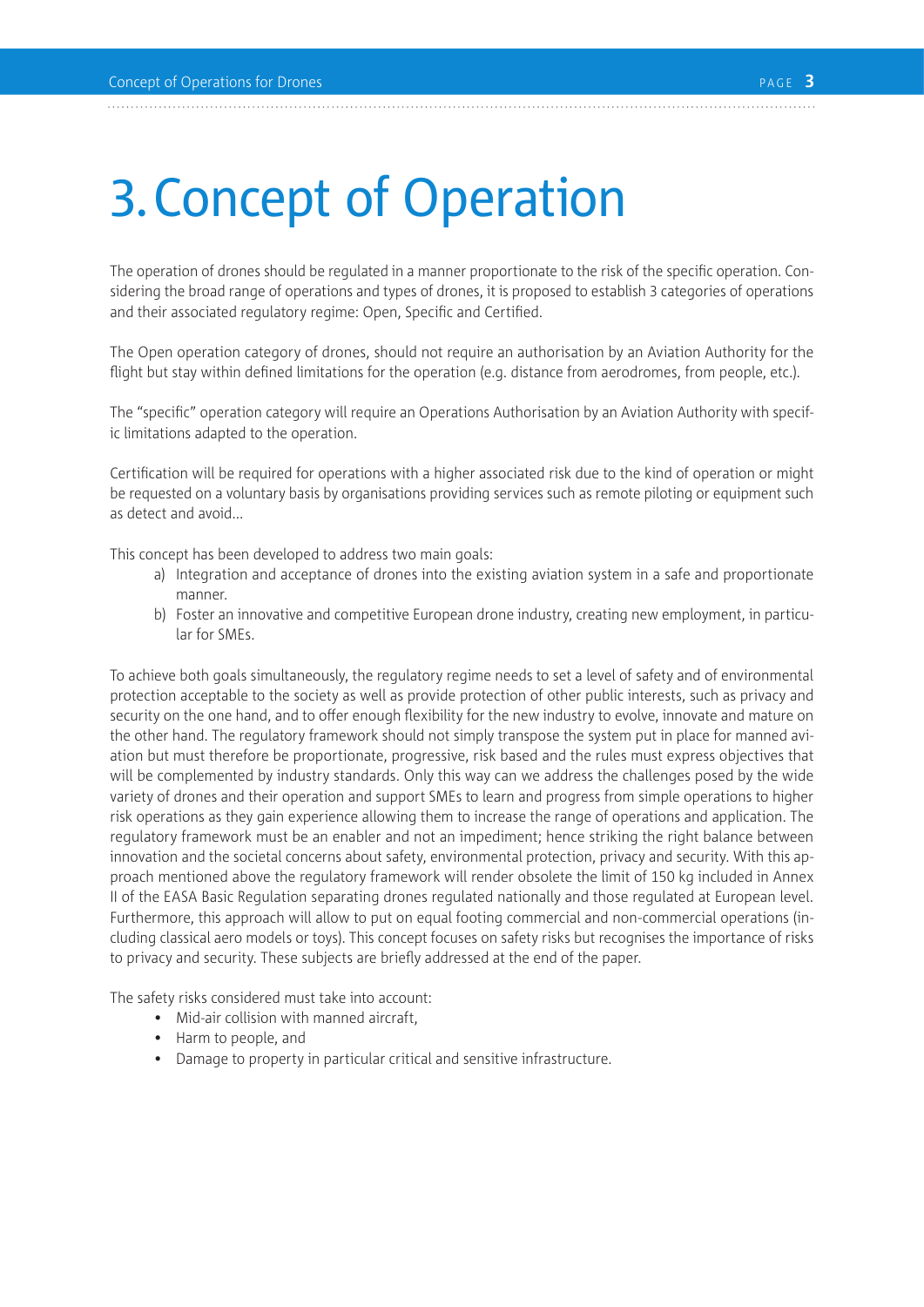#### 3.1 Open category

The open category is for the very low risk drone operations, therefore without involvement of Aviation Authorities, even for commercial operations. No airworthiness approval is foreseen and there are also no approvals or licenses for operators and pilots. It is designed to allow simple operations and for the small and medium-sized enterprises to gain experience. The risk for other airspace users is mitigated through separation with manned aviation. The drone must be flown:

An open category for the operation which can be overseen through the police as for cars for instance, and does not require any authorisation by Aviation Authorities. This group of operations would only be submitted to a minimal aviation regulatory system, concentrating mainly on defining the limits of such a category of operations.

- Under direct visual line of sight (VLOS): 500m
- At an altitude not exceeding 150 m above the ground or water
- Outside of specified reserved areas (airport, environmental, security)

The risk for the people on the ground is mitigated through the use of low energy aircraft and by establishing minimum distances with respect to the people on the ground. Flights above crowds are prohibited, but flights above people not related to the operation in cities or populated areas is allowed. While there is no airworthiness approval required, industry standards could be applied. Drones are already today available on the market with a number of safety features like parachutes and/or mitigation of failures through software and redundancy. In populated areas drones must be compliant with an acceptable Industry Standard (e.g. EN) requiring adequate safety measures such as assistance to the drone operator to respect maximum altitude and/or to remain outside specified reserved areas. In addition, it is prudent to envisage a maximum mass limit for operations in populated areas. This mass would be defined as a result of the stakeholders consultation envisaged in Paragraph 7, Planning. The requirement to comply with an Industry Standard would not be applicable to toys of less than 500g designed to be operated by children of less than 14 years.

### 3.2 Specific operation category

The specific category should cover operations that do not meet the characteristics of the open category where a certain risk needs to be mitigated by additional operational limitations or higher capability of the involved equipment and personal.

The operator should perform a safety risk assessment, identifying mitigation measures, that will be reviewed and approved by the National Aviation Authority . The reAs soon as an operation starts posing more significant aviation risks to persons overflown or involves sharing the airspace, the operation would be placed in a specific category. For these activities, each specific aviation risk would be analysed and mitigation would be agreed by the authorities before the operation can start, based on a safety risk assessment. This would be materialised by the issuance of an authorisation.

view of the safety risk assessment by the National Aviation Authority would not be necessary if the operator is approved and has the privilege to approve its own safety risk assessment. In case of operations in non-segregated areas, the operator can only approve its own risk assessment when it has received the agreement of the relevant Air Navigation Service provider.

For the specific category an "Operations Authorisation" (OA) will be issued either by the National Aviation Authorities (NAA) possibly supported for technical tasks by Qualified Entities(QE) as defined today in the EASA Basic Regulation or by a specifically approved organisation. Such an organisation could be called an accredited body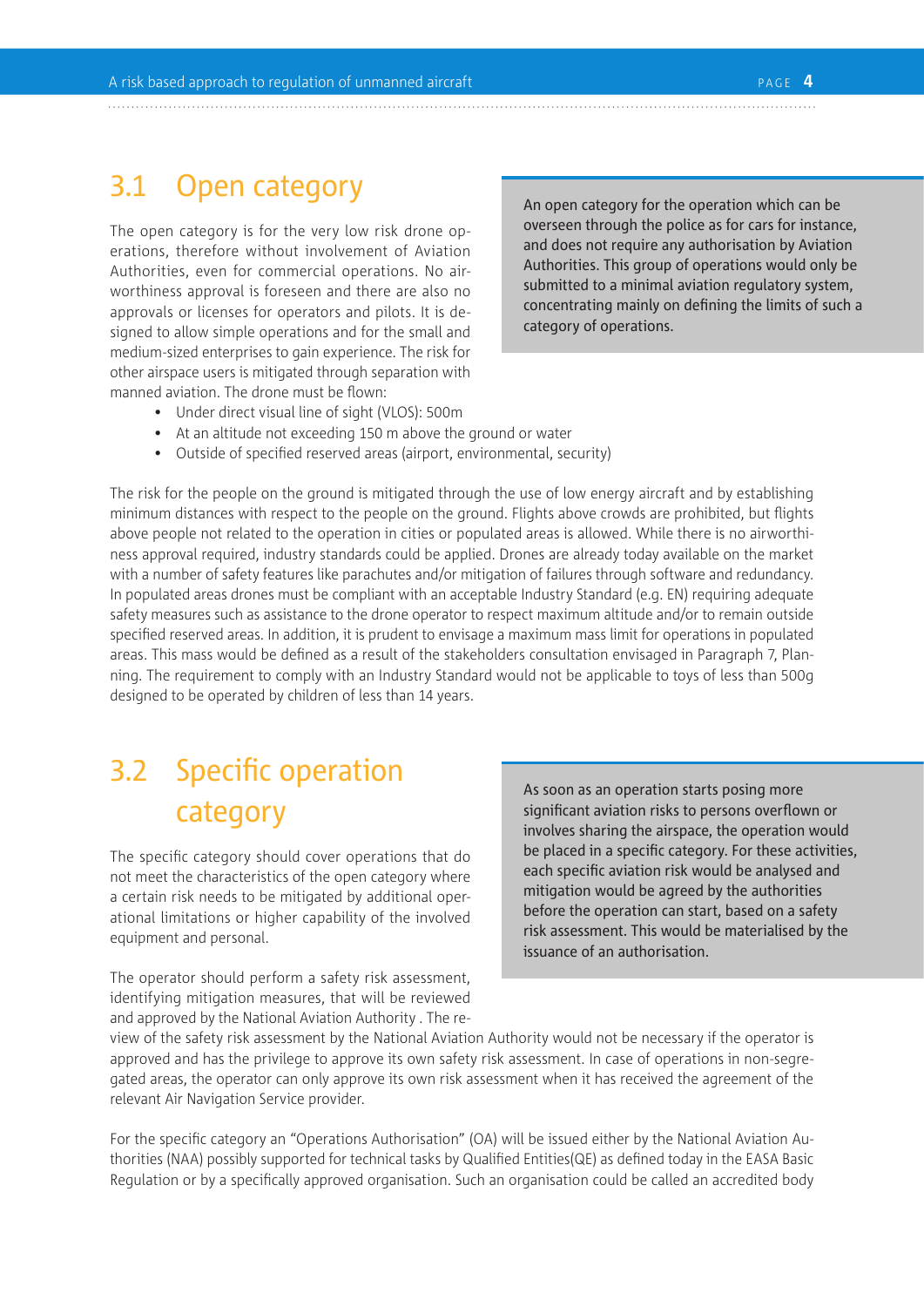(to differentiate from a qualified entity) and would have the possibility to perform legal acts such as issuing the authorisation. This option would necessitate a change to the EASA Basic Regulation. The OA should clearly specify the specific conditions and limitations for the intended operation and can be issued to authorise a single event or a series of operations under specified conditions.

The safety risk assessment has to address airworthiness, operating procedures and environment, competence of involved personnel and organisations as well as airspace issues and could be based on the one being defined by JARUS WG-7, or the FOCA-GALLO (guidance for an Authorisation for Low Level Operation) or equivalent processes acceptable to EASA either as Industry standards or acceptable means of compliance.

The minimum level of safety for airworthiness will be based on the results of the safety risk assessment. It may be defined and demonstrated through compliance to acceptable industry standards. It may be acceptable to compensate certain airworthiness risk factors by operational risk mitigating factors (specific limitations on the operations, special qualifications for the personnel, etc). Conversely, in some cases the outcome of the assessment might require a certification of the drone or of specific functions (e.g. safety devices) by the competent authority. Therefore, the issuance of related approvals to equipment suppliers at their request could simplify the operators' safety risk assessment and enable the operator to extend their scope of operations.

The airworthiness assessment is closely linked to the operational environment and procedures; e.g. the operation close to crowds could be acceptable when the vehicle has some additional functionality (e.g. automatic loss of link procedures, impact energy limiting devices) and the operation procedures are adequate.

The required competence of involved staff will also be established on the basis of the safety risk assessment. It could range from specific training up to an EASA licence. Standards can be developed for the assessment of pilots and staff based on which such staff may demonstrate a basic competence.

An operations manual will be required to define the operating procedures, required airworthiness level as well as required competence of involved staff; the type of airspace considering the results of the safety risk assessment.

When the aviation risks rise to a level akin to normal manned aviation the operation would be positioned in the category of **certified** operations. These operations and the aircraft involved therein would be treated in the classic aviation manner. Multiple certificates would be issued as for manned aviation plus some more specific to unmanned aircraft.

#### 3.3 Certified category

This is the third pillar of the proposed regulatory framework. It would be quite comparable to what is done for piloted aircraft. It may be expected that the competent authorities would be the same as for manned aircraft. These competent authorities could rely as of today on Qualified Entities to perform technical tasks.

The need for this third pillar could be debated because one could imagine that the specific category would not

have an "upper limit". However, this may be challenged for several reasons: a fully regulated approach may be necessary for political reasons or convenient for practical reasons. It would be difficult for the public to accept that a drone of the size of say an Airbus A320 or a Boeing 737 is not certified. Another reason is that the regulated approach could limit the number of safety risk assessments to be performed when they address comparable operations. The definition of the limit between specific and certified is still open at this stage but could be based on kinetic energy considerations, type of operations and complexity of the drone notably in terms of autonomy.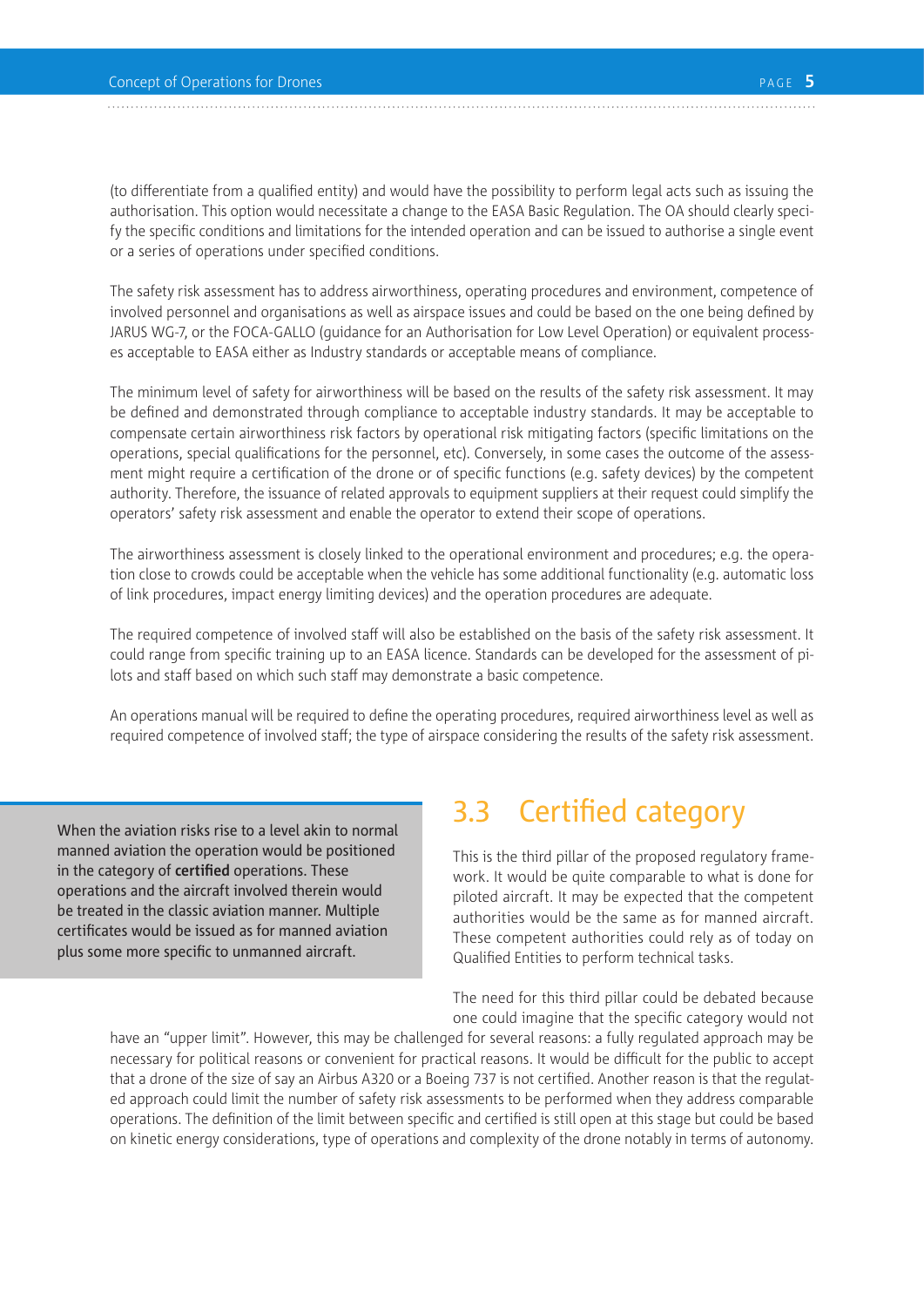Pending this criterion is defined, EASA will continue to accept applications for drones of a MTOM above 150kg in accordance with the current scope of EASA activities i.e.

- they are not used exclusively for 'State' services
- the drone has not been designed or modified for research, experimental or scientific purposes

A Type Certificate also covering environmental certification, an individual certificate of airworthiness and individual noise certificate would be issued for each drone. Demonstration of capability for the designer and the manufacturer would take the form of design and production organisation approvals respectively. Combined approvals could be envisaged if there is a modification to the EASA Basic Regulation. Certification Specifications (CS) would be adopted to cover different configurations: fixed wing, rotorcraft, airship and powered lift. The CS would include the specifications for the control station and for command and control (C2). One point of debate could be what the certificate of airworthiness would cover: one combination aircraft-control station or a combination of one aircraft and multiple control stations. The possibility of an independent approval of a control station could be envisaged. For the small drones entering into that category, consideration would be given to apply some of the ideas proposed for light aircraft in the General Aviation Roadmap (e.g. CS containing only the safety objectives detailed by Industry Standards, Production and Maintenance outside approved organisations, etc…).

C2 and Detect and Avoid (D&A) functions could receive an independent approval as one could imagine that the same C2 or D&A system could be installed, of course with adaptations, to different drone Types. CS adopted by EASA or Industry Standards could be used for that independent approval.

Maintenance above a predetermined threshold would be performed in approved organisations and the maintenance personnel approving release to service would be licenced or otherwise authorised.

Pilots would be licenced and the operator would receive an organisation approval.

Integration in non-restricted airspace would be subject to a safety assessment of the ATS provider.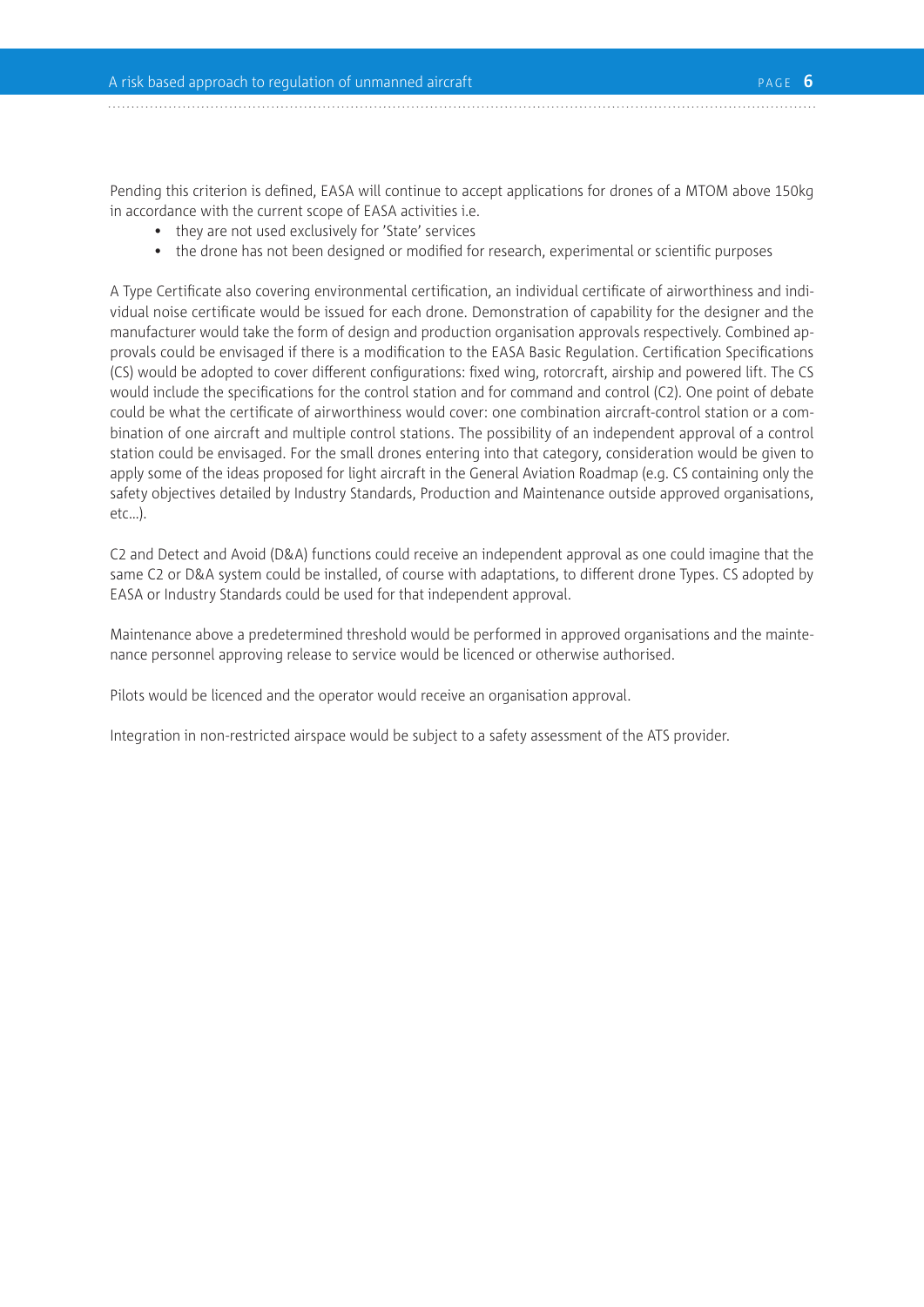# 4.Safety promotion actions:

Developing regulations needs to be complemented by safety promotion actions that EASA could initiate to support the Member States. Three proposals could be made all for the open category:

- Develop a **leaflet listing 'do's and don'ts' for drone operators**. Such leaflets have already been developed by some Member States. They could be published on EASA and Member States' websites and with the support of the RPAS community be distributed when drones are bought. Such leaflet should be translated with the support of the RPAS community in all EU languages and cooperation from Member States would be needed.
- **Video** campaigns could also be organised.
- As the **police and other enforcement Agencies** are expected to play a key role in the oversight of the Open category, consideration should be given to provide them with an information manual and a training syllabus after coordination with Member States. There again it would be necessary to translate such manuals in all EU languages and cooperation from Member States would be needed.

Help and advice could be sought from the Federations, clubs and associations of model flyers throughout Europe.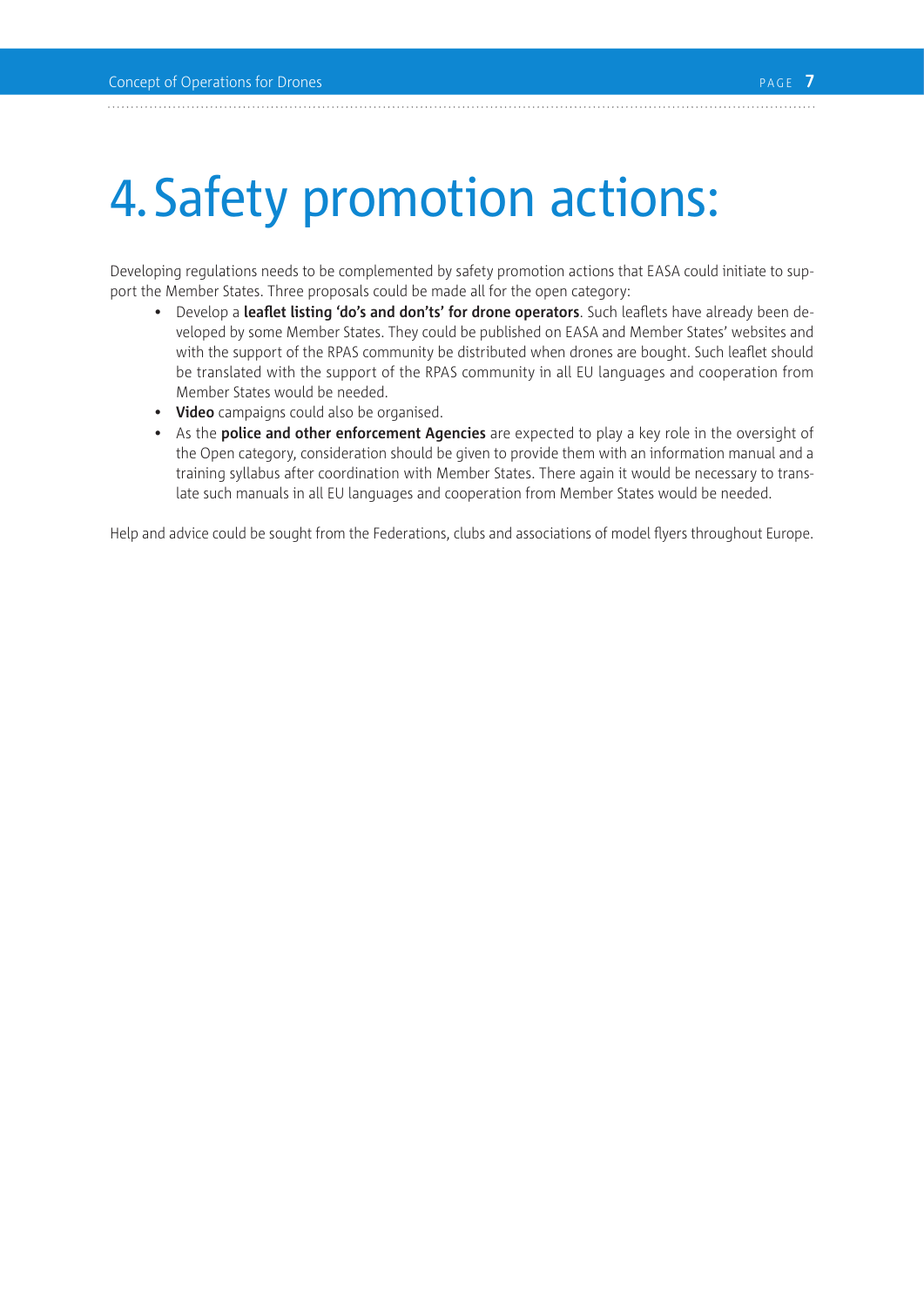### 5.Privacy/data protection, security and spectrum:

This concept paper has concentrated on the safety aspects which is a top priority for Aviation. However the risks entailed by drone operations will need to be addressed at the same time as the safety risk.

The privacy risk/ data protection will be dealt with at National Level. The regulatory framework may envisage provisions that could reduce that risk and also the security risk. For example, the risk regarding privacy (data protection) could be mitigated through the operators self-registration in a web based application maintained by the local authorities. Another solution would be to install chips/ Sim cards in drones. Such a web based application or chip/ Sim cards could also contribute mitigating the security risk.

It should be noted that operators may use the same process for safety, privacy and security risk management by taking an integrated approach.

To be able to endorse the regulations for the open category and to give information to the operators on applicable local regulations and restrictions, a standardised web portal could be established. This portal could inform about local regulations and temporary restrictions e.g. due to security issues.

A registration of operations could solve some privacy, security and enforcement issues. For example a requirement in certain areas could be to have signed print of the registration with the applicable conditions.

The availability of spectrum is fundamental to the success of drones. Spectrum decisions are taken in the ITU (International Telecommunication Union). The continuation of the active coordination of Member States already existing in the European Aeronautical Spectrum Frequency Consultation Group (ASFCG) is strongly recommended so that Europe speaks with a single voice and the necessary spectrum is allocated to drone operations.

Additionally and similarly to model aircraft flying today in most of the Member States, a third party liability insurance is foreseen for the 3 categories of operation. Current Regulation (EC) No 785/2004 on insurance requirements for air carriers and operators does not require insurance for model aircraft of less than 20 kg.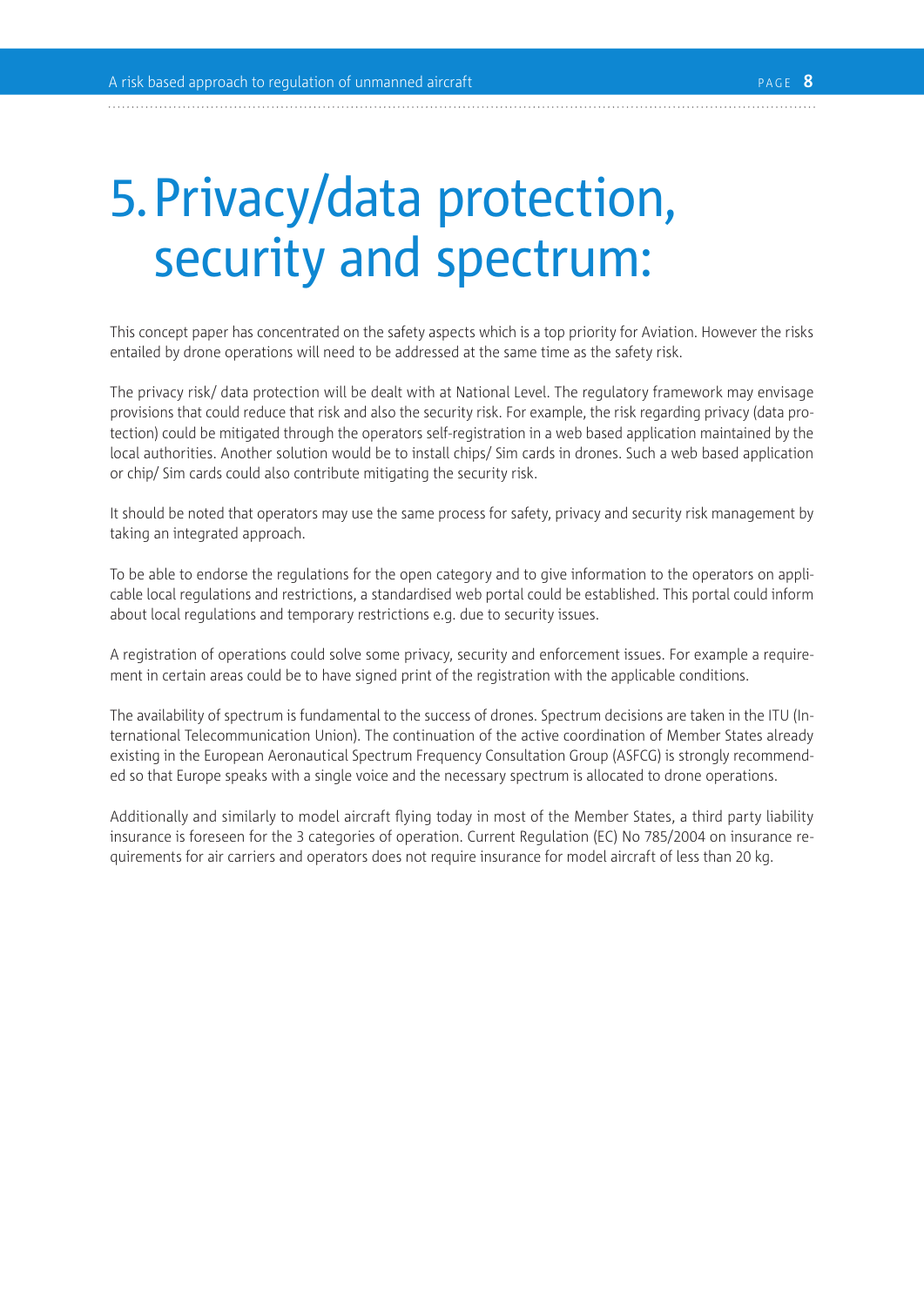# 6.Outlook:

The further development of drones and their integration in non-segregated airspace will pose new challenges. While today flying a single drone in non-segregated airspace with cooperative aircraft can be done with appropriate coordination and special procedures, operation of several of them possibly with non-cooperative aircraft will be much more complicated and will require additional measures. The concept of operations will need to be further developed to address the issues related to operations of fleet of drones in the non-segregated airspace. These operations of fleet of drones will pose new challenges not yet explored with manned aircraft operations. This integration will need to be done in full coordination with the expected development of the ICAO Aviation System Block Upgrades (ASBU) being implemented in Europe by the SESAR programme.

The key research areas for the integration in non-segregated airspace are as follows:

- Detect & avoid
- Airspace and Airports access
- Command and Control (C2) communications
- Human factors
- Contingency
- Security
- Autonomy

This will need a significant amount of further research to be performed in particular by SESAR and the European Defence Agency (EDA). Cooperation will be necessary to augment synergies and avoid duplications of work.

Factors to be taken into account could be the following (non-exhaustive list):

- Transfer of drones from one control station to another: some drones have a significant range and the transfer from one control station to another needs to be envisaged. The present SESAR experimentations have already shown that such transfer should not coincide with the transfer from one ATC sector to another
- Operational Control of several drones from one control station: this is a real possibility and would lead to formation flights, with coordinated flights of the various drones for example to attack efficiently a fire or for crop-spraying
- ATC and operational control done by the same person: this would be an extension of the previous case but will entail new risks and pose new liability issues
- Communications with ATC with an acceptable time of latency
- Full autonomy and cooperative operations (e.g. operation in swarms; network centric operations)
- Extreme endurance (several days even months) at very high altitude (20.000m): how to maintain the necessary vigilance to face emergencies

Integration in non-segregated airspace will require for the Air Navigation Services and the Operators:

- Minimum Navigation, Communication and Surveillance Performance standards
- Adaptation of the Infrastructure
- New Procedures
- Adapted Training

The ATM/ ANS aspect of the concept of operation will need to be further developed or a separate ATM/ANS concept of operations will need to be established which should address short, mid and long term perspectives. However, these perspectives should be based on the development of the drone market and the development of the technologies. These should be carefully monitored and the planning adapted as a consequence.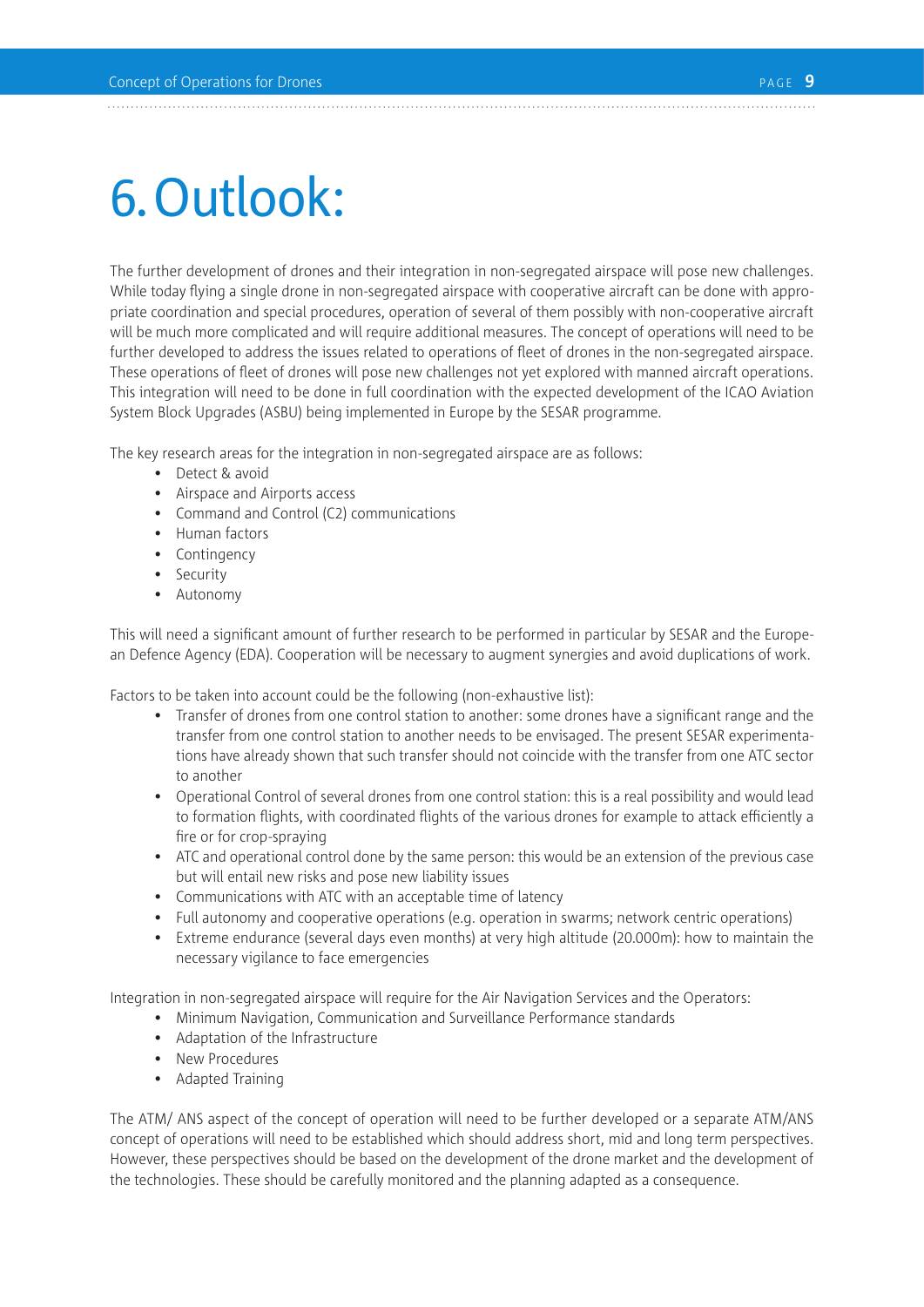# 7. Planning:

The planning will reflect a progressive introduction in the non-segregated airspace. The development of the rules will be 'market driven' so a detailed mid/long term planning is not provided here, however the following short term actions are identified:

- **Stakeholder consultation on the regulatory framework taking into account the discussions at the Riga Conference to be published for consultation by middle of 2015**
- **Stakeholders consultation on concrete regulatory proposal for open category based on the relevant elements of the regulatory framework and existing National rules to be published for consultation in June 2015**
- **Draft regulatory framework to be presented to the Commission by end 2015**
- **Concrete regulatory proposals for open category to be presented to the Commission in December 2015**

These actions are considered priority actions for 2015, as they address the foundation of the Regulations for drones and the pressing need to harmonise operations of small drones in Europe. This harmonisation has been identified as a key priority by operators of small drones.

A communication plan should be developed in coordination with the European Commission and the Member States to explain and promote the concepts included in the regulatory framework.

Harmonisation of drones rules are a must which is recognised by all parties. This concept for a regulatory framework will be proposed to JARUS and ICAO as the European input thus contributing to global harmonisation.